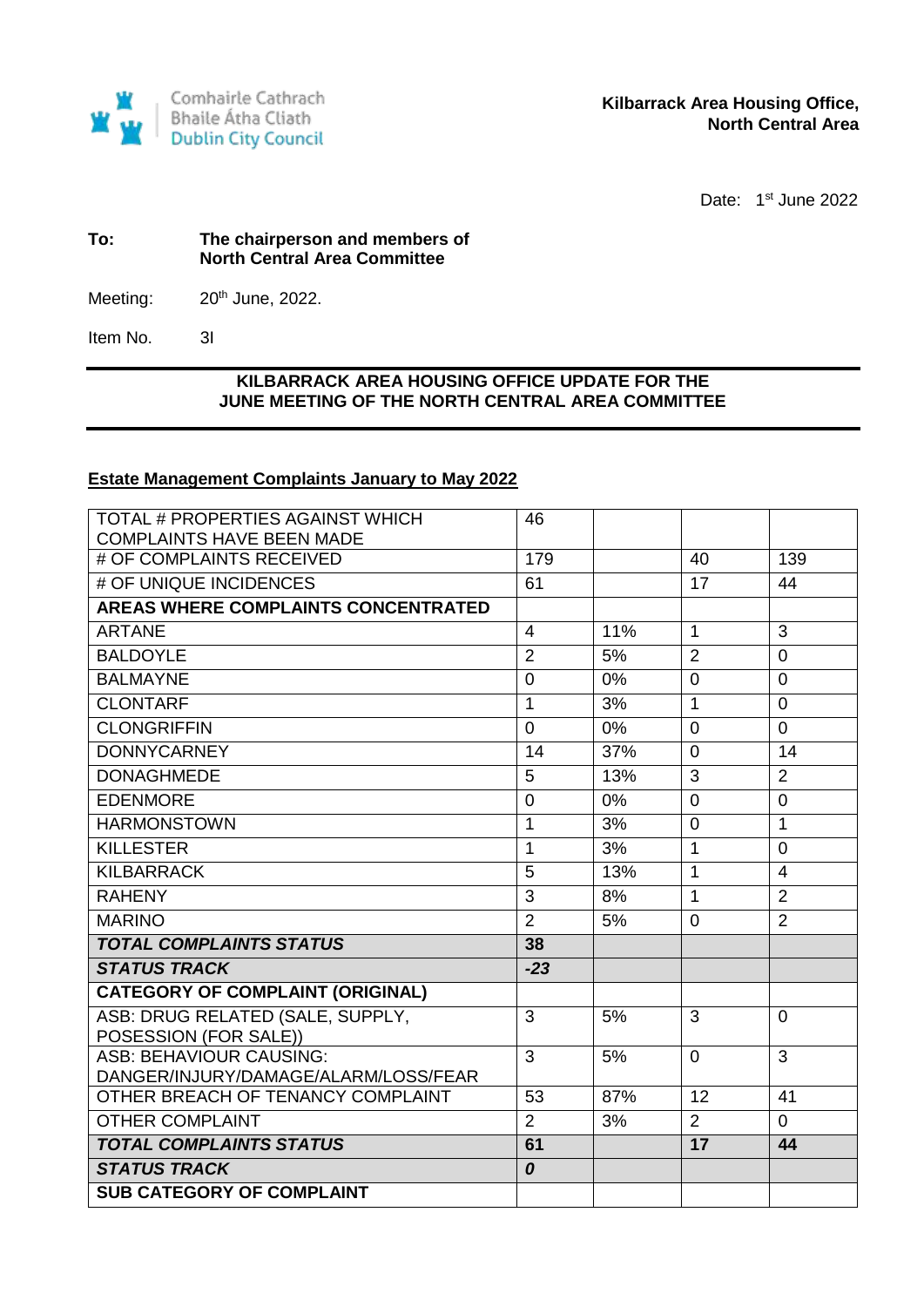| DETECTED/SUSPECTED SALE AND SUPPLY                                                | $\Omega$                | 0%    | $\overline{0}$ | $\mathbf 0$    |
|-----------------------------------------------------------------------------------|-------------------------|-------|----------------|----------------|
| THREATS, INTIMIDATION, FEELING THREATENED                                         | 10                      | 15%   | $\mathbf 1$    | 9              |
| <b>ACTUAL VIOLENCE AND AGGRESSION</b>                                             |                         | 2%    | $\overline{0}$ | 1              |
| ABUSIVE BEHAVIOUR/HARASSMENT                                                      | $\mathbf{1}$            | 2%    | $\overline{0}$ | 1              |
| ABUSE: RACE, COLOUR, NATIONALITY,                                                 | $\overline{0}$          | 0%    | $\overline{0}$ | $\overline{0}$ |
| <b>ETHNICITY</b>                                                                  |                         |       |                |                |
| ABUSE: DISABILITY; SEXUAL ORIENTATION;<br>RELIGION; MARITAL/FAMILY STATUS; GENDER | $\overline{0}$          | 0%    | $\Omega$       | $\overline{0}$ |
| <b>WELFARE CONCERN</b>                                                            | $\mathbf{1}$            | 2%    | 1              | $\mathbf 0$    |
| <b>NOISE NUISANCE</b>                                                             | 22                      | 34%   | 3              | 19             |
| <b>ODOUR NUISANCE</b>                                                             | $\overline{0}$          | $0\%$ | $\overline{0}$ | $\overline{0}$ |
| OTHER NUISANCE/ANNOYANCE                                                          | 3                       | 5%    | $\mathbf 0$    | 3              |
| <b>HOUSE PARTY(S)</b>                                                             | 0                       | 0%    | $\mathbf 0$    | $\mathbf 0$    |
| <b>GROUPS CONGREGATING IN COMMON AREAS</b>                                        | $\mathbf{1}$            | 2%    | 1              | $\mathbf 0$    |
| <b>DRUG USE</b>                                                                   | $\overline{4}$          | 6%    | 3              | 1              |
| <b>ILLEGAL DUMPING</b>                                                            | $\overline{7}$          | 11%   | 6              | 1              |
| RUBBISH EXTERNAL/UPKEEP OF EXTERNAL                                               | $\overline{2}$          | 3%    | $\overline{0}$ | $\overline{2}$ |
| <b>ENVIRONMENT</b>                                                                |                         |       |                |                |
| UPKEEP OF INTERNAL PROPERTY/HOARDING                                              | $\Omega$                | 0%    | $\Omega$       | $\mathbf 0$    |
| DAMAGE/DEFACEMENT TO PROPERTY                                                     |                         | 5%    | $\mathbf 0$    | 3              |
| NOT RESIDING AT RESIDENCE                                                         |                         | 9%    | 1              | 5              |
| PERSON NOT ON RENT RESIDING                                                       | $\overline{2}$          | 3%    | $\Omega$       | $\overline{2}$ |
| <b>ABANDONED PROPERTY</b>                                                         | 0                       | $0\%$ | $\mathbf 0$    | $\mathbf 0$    |
| <b>ILLEGAL OCCUPIERS</b>                                                          | $\overline{0}$          | 0%    | 0              | $\mathbf 0$    |
| BANNED DOGS/ANIMALS/DANGEROUS ANIMALS                                             | $\mathbf{1}$            | 2%    | 1              | $\mathbf 0$    |
| <b>SCRAMBLER BIKES/QUAD BIKES</b>                                                 | 0                       | 0%    | $\mathbf 0$    | $\mathbf 0$    |
| <b>UNAUTHORISED STRUCTURE</b>                                                     | $\mathbf{1}$            | 2%    | $\overline{0}$ | 1              |
| <b>BUSINESS USE ON PROPERTY</b>                                                   | $\overline{0}$          | 0%    | $\overline{0}$ | $\overline{0}$ |
| KNOWINGLY PERMITTING ILLEGAL USE OF                                               |                         | 0%    | 0              | 0              |
| <b>PROPERTY</b>                                                                   |                         |       |                |                |
| <b>OTHER - CRIMINAL</b>                                                           | 0<br>$\mathbf 0$        | 0%    | $\mathbf 0$    | $\mathbf 0$    |
| <b>URGENT CASE</b>                                                                |                         | $0\%$ | $\mathbf 0$    | $\mathbf 0$    |
| MAKING FALSE ALLEGATIONS                                                          | $\overline{0}$          | 0%    | $\mathbf 0$    | $\mathbf 0$    |
| <b>TOTAL COMPLAINTS STATUS</b>                                                    | 65                      |       |                |                |
| <b>STATUS TRACK</b>                                                               | $\overline{\mathbf{4}}$ |       |                |                |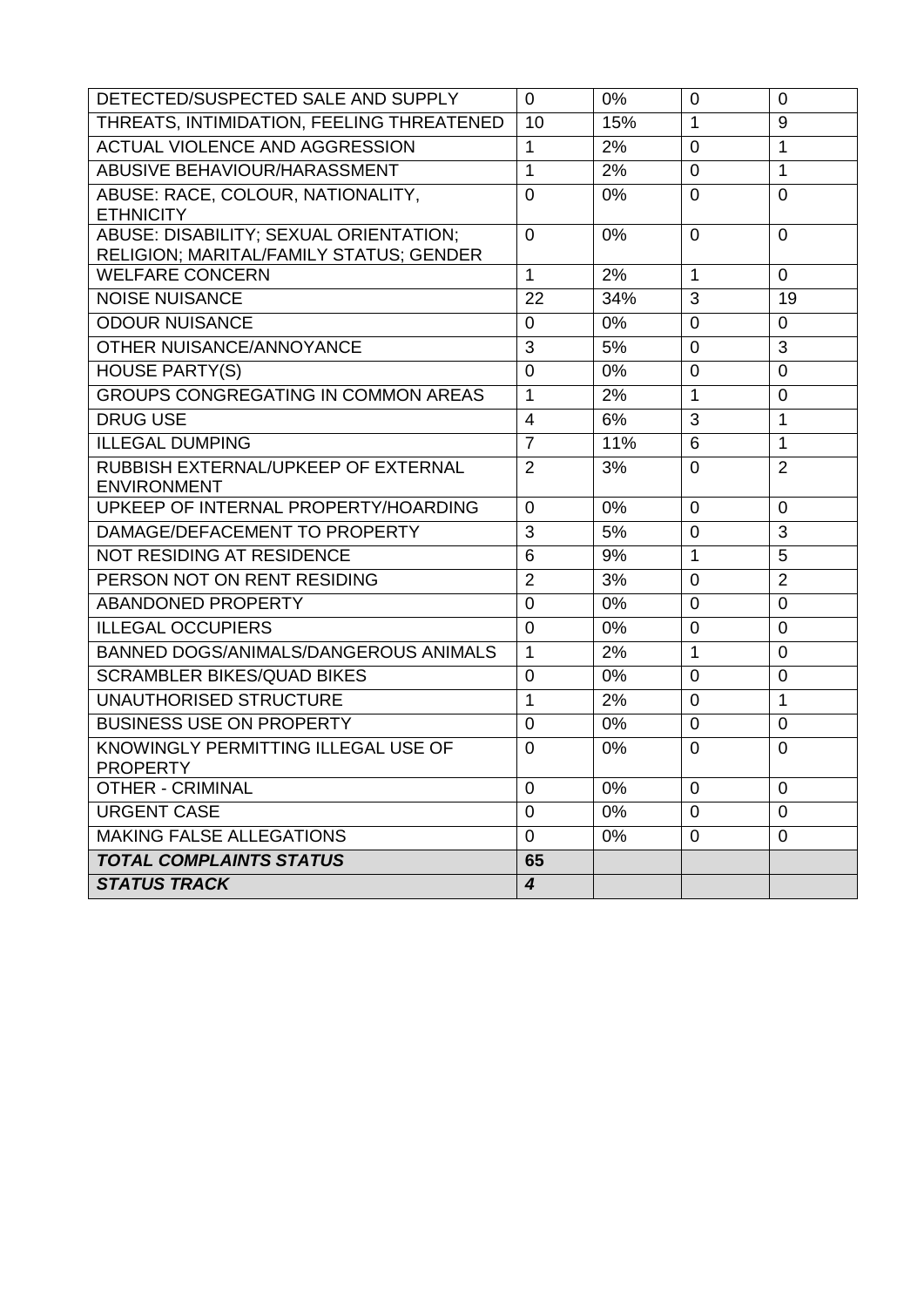# **Update on Voids List NCA Clontarf & Donaghmede LEAs**

| <b>With</b>                            |                           |                                       |                |                                      |                 |
|----------------------------------------|---------------------------|---------------------------------------|----------------|--------------------------------------|-----------------|
| <b>Framework</b>                       | <b>Type</b>               | <b>Location</b>                       | <b>Depot</b>   | Category                             | <b>Bedrooms</b> |
|                                        | House                     | <b>SAINT DONAGHS</b>                  | Newtown        | <b>Void Short Term</b>               | 3               |
|                                        |                           | <b>ROAD</b>                           |                | Repair                               |                 |
|                                        | House                     | <b>BERACH LODGE</b>                   | Newtown        | <b>ACQUISITION</b>                   | $\overline{2}$  |
|                                        | Apartment                 | <b>SAINT BERACHS</b>                  | Newtown        | Void Short Term                      | $\overline{2}$  |
|                                        |                           | <b>PLACE</b>                          |                | Repair                               |                 |
|                                        | House                     | <b>SPRINGDALE</b><br><b>ROAD</b>      | Newtown        | <b>ACQUISITION</b>                   | 3               |
|                                        | Apartment                 | THE GLEN                              | Newtown        | Void Short Term<br>Repair            | 1               |
|                                        | Apartment                 | THE ORCHARD                           | Newtown        | <b>ACQUISITION</b>                   | $\overline{2}$  |
| <b>Ready to Let</b><br>(Framework)     |                           |                                       |                |                                      |                 |
|                                        | <b>Type</b>               | <b>Location</b>                       | <b>Depot</b>   | <b>Category</b>                      | <b>Bedrooms</b> |
|                                        | Apartment                 | <b>BEAU PARK MEWS</b>                 | <b>Newtown</b> | <b>ACQUISITION</b>                   | $\overline{2}$  |
|                                        | House                     | <b>SAINT DONAGHS</b><br><b>ROAD</b>   | Newtown        | <b>Void Short Term</b><br>Repair     | 3               |
| <b>Ready to Let (Direct</b><br>Labour) |                           |                                       |                |                                      |                 |
|                                        | <b>Type</b>               | <b>Location</b>                       | <b>Depot</b>   | <b>Category</b>                      | <b>Bedrooms</b> |
|                                        | House                     | <b>CLANAWLEY</b>                      | Newtown        | <b>Void Short Term</b>               | 2               |
|                                        | Senior                    | <b>ROAD</b><br><b>SAINT ANNES</b>     | Newtown        | Repair<br>Void Short Term            | $\overline{0}$  |
|                                        | <b>Citizens</b>           | <b>COURT</b>                          |                | Repair                               |                 |
| <b>Direct</b>                          |                           |                                       |                |                                      |                 |
| <b>Labour</b>                          |                           |                                       |                |                                      |                 |
|                                        | <b>Type</b>               | <b>Location</b>                       | <b>Depot</b>   | <b>Category</b>                      | <b>Bedrooms</b> |
|                                        | Senior<br>Citizens        | <b>CLANCARTHY</b><br><b>COURT</b>     | Newtown        | Void Short Term<br>Repair            | 1               |
|                                        | Senior<br><b>Citizens</b> | <b>CLANMAURICE</b><br><b>COURT</b>    | Newtown        | Void Short Term<br>Repair            | 1               |
|                                        | Senior<br><b>Citizens</b> | <b>RAHENY COURT</b>                   | Newtown        | Void Short Term<br>Repair            | $\overline{0}$  |
|                                        | Senior<br><b>Citizens</b> | <b>SAINT ANNES</b><br><b>COURT</b>    | Newtown        | Void Short Term<br>Repair            | $\overline{0}$  |
|                                        | Senior<br><b>Citizens</b> | <b>SAINT ANNES</b><br><b>COURT</b>    | Newtown        | <b>Void Pending</b><br>Refurbishment | $\mathbf 0$     |
|                                        | Senior                    | <b>SAINT BRIGIDS</b>                  | Newtown        | Void Short Term                      | $\overline{0}$  |
|                                        | Citizens                  | <b>COURT</b>                          |                | Repair                               |                 |
|                                        | Senior                    | <b>SAINT GABRIELS</b>                 | Newtown        | Void Short Term                      | $\overline{0}$  |
|                                        | <b>Citizens</b>           | <b>COURT</b>                          |                | Repair                               |                 |
|                                        | Senior<br><b>Citizens</b> | <b>SAINT GABRIELS</b><br><b>COURT</b> | Newtown        | Void Short Term<br>Repair            | $\overline{0}$  |
|                                        | Senior                    | <b>SAINT GABRIELS</b>                 | Newtown        | Void Short Term                      | $\mathbf{1}$    |
|                                        | Citizens                  | <b>COURT</b>                          |                | Repair                               |                 |
|                                        | Senior                    | <b>SAINT GABRIELS</b>                 | Newtown        | Void Short Term                      | 1               |
|                                        | Citizens                  | <b>COURT</b>                          |                | Repair                               |                 |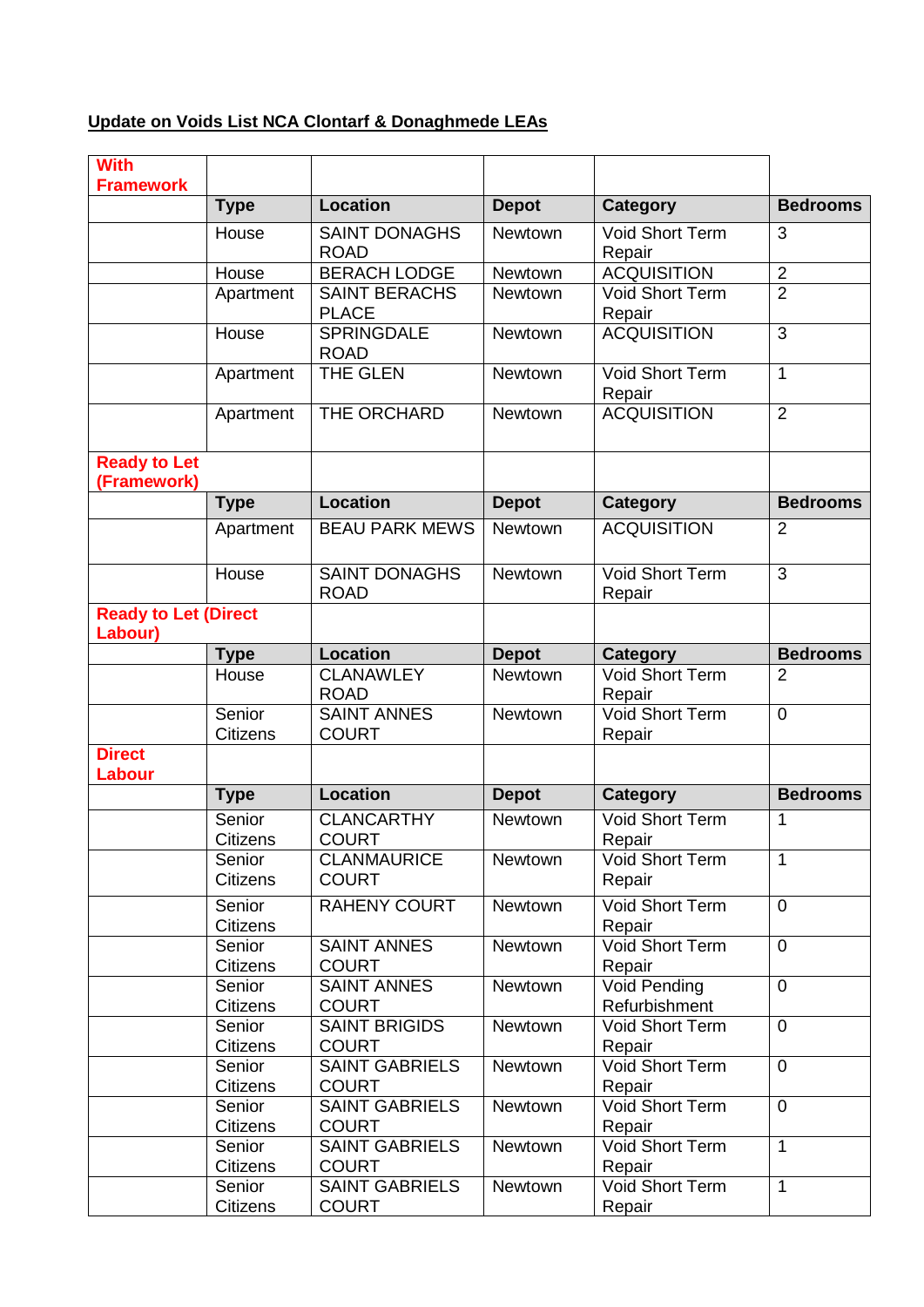|             | Senior             | <b>SAINT GABRIELS</b> | Newtown        | Void Short Term |   |
|-------------|--------------------|-----------------------|----------------|-----------------|---|
|             | <b>Citizens</b>    | <b>COURT</b>          |                | Repair          |   |
|             | Senior             | <b>THORNDALE</b>      | <b>Newtown</b> | Void Short Term | 0 |
|             | <b>Citizens</b>    | <b>COURT</b>          |                | Repair          |   |
| Number of - | <b>Houses</b>      | 8                     |                |                 |   |
|             | Apartments   5     |                       |                |                 |   |
|             | <b>Senior Citz</b> | 13                    |                |                 |   |

### **Housing Maintenance Projects for 2022**

We have implemented a full maintenance programme and upgrades with our Housing Maintenance Department for 2022 for all 13 Senior Citizens complexes, in Clontarf and Donaghmede LEAs. See below list of works carried out in St Gabriel's Court Clontarf, the expected date for all our complexes to be completed will be by the Q4 of 2022.

### **Saint Gabriels Court Clontarf**

- All balconies and stairwells in the complex have been resealed and upgraded.
- All new paving is installed throughout the complex.
- All new gutters are installed on all blocks in the complex
- All rooftops are washed down to remove moss and debris in the complex, this has been the cause of numerous flooding issues throughout the years when moss and debris would fall from the roof in winter and block the surface water drainpipes and the drainage system below.
- Followed up by a major interdepartmental Surface Water Programme carried out, by DCC Drainage Surface Water team and Housing Maintenance in this complex all gullies, surface water and foul drainage systems were cleanout and any repairs needed were completed.
- New lights were installed on way into complex on the Avenue for better visibility in winter.
- All grounds, shrubbery and gardens were attended to regularly and a winter maintenance programme is in place.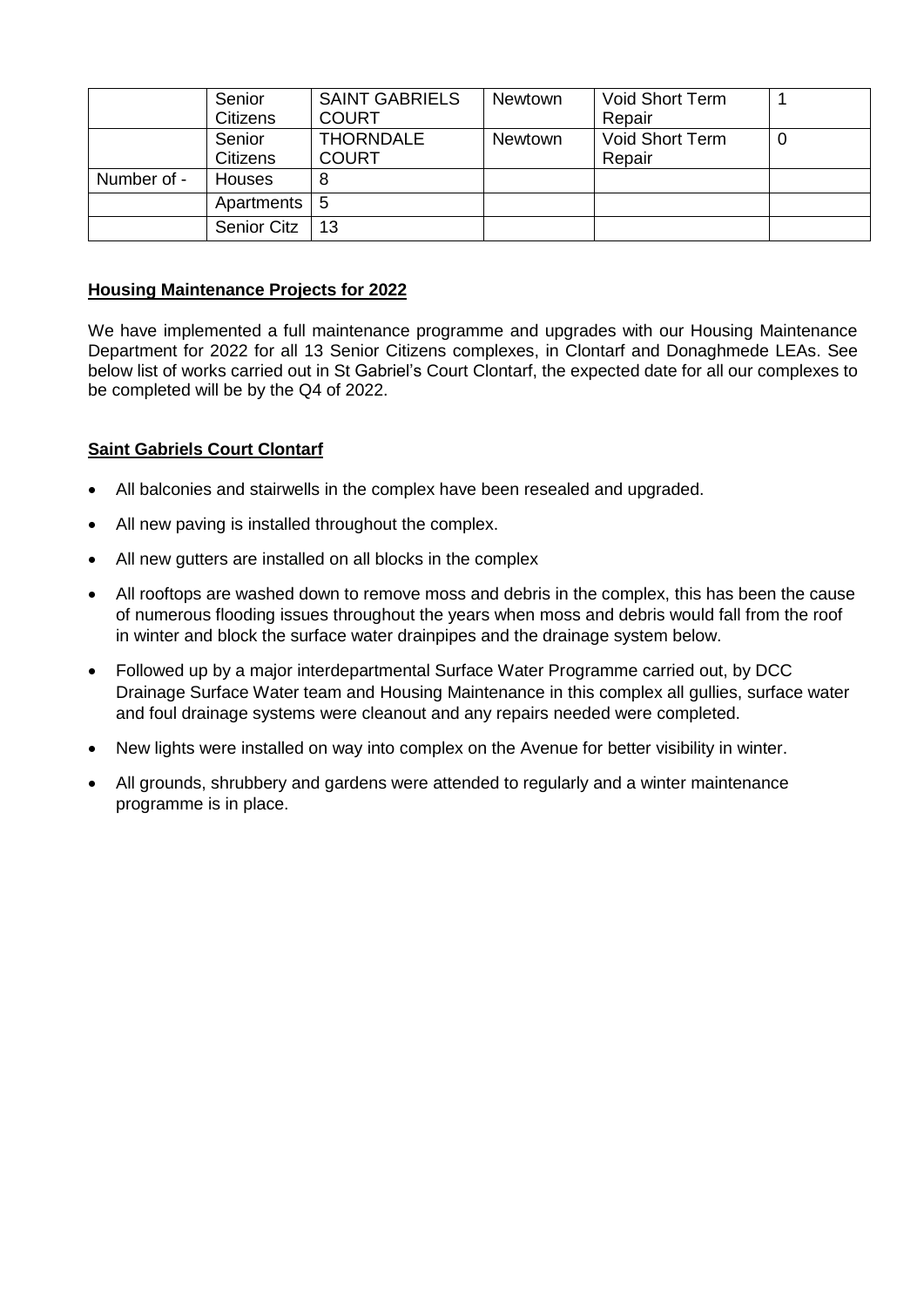# **Photos of St. Gabriel's Court**







## **Allocations NCA Clontarf and Donaghmede LEAs for January to May 2022**

| <b>Property Size</b>        | Area                                                                     | Allocations - Jan 2022 - May 2022  |
|-----------------------------|--------------------------------------------------------------------------|------------------------------------|
| 4 Bed                       | <b>Beaumont</b>                                                          | $\mathbf{1}$                       |
| 3 Bed                       | Donaghmede<br>Edenmore                                                   | 2                                  |
| 2 Bed - House               | Whitehall/Yellow Road<br>Marino                                          | 2                                  |
| 2 Bed - Apartment           | <b>Grace Park</b><br>Kibarrack<br><b>Malahide Road</b><br>Howth Junction | 22                                 |
| 1 Bed                       | Howth Road<br>Raheny                                                     | 6                                  |
| 2 Bed - Senior Citz         | Donnycarney                                                              | $\mathbf{1}$                       |
| 1 Bed - Senior Citz         | <b>Clontarf</b><br>Donnycarney<br>Kilbarrack                             | $\overline{4}$<br>3<br>1           |
| <b>Bedsit - Senior Citz</b> | Donnycarney<br>Clontarf<br>Killester<br>Raheny<br>Whitehall              | $\overline{4}$<br>1<br>2<br>3<br>1 |
|                             | <b>Total</b>                                                             | 53                                 |